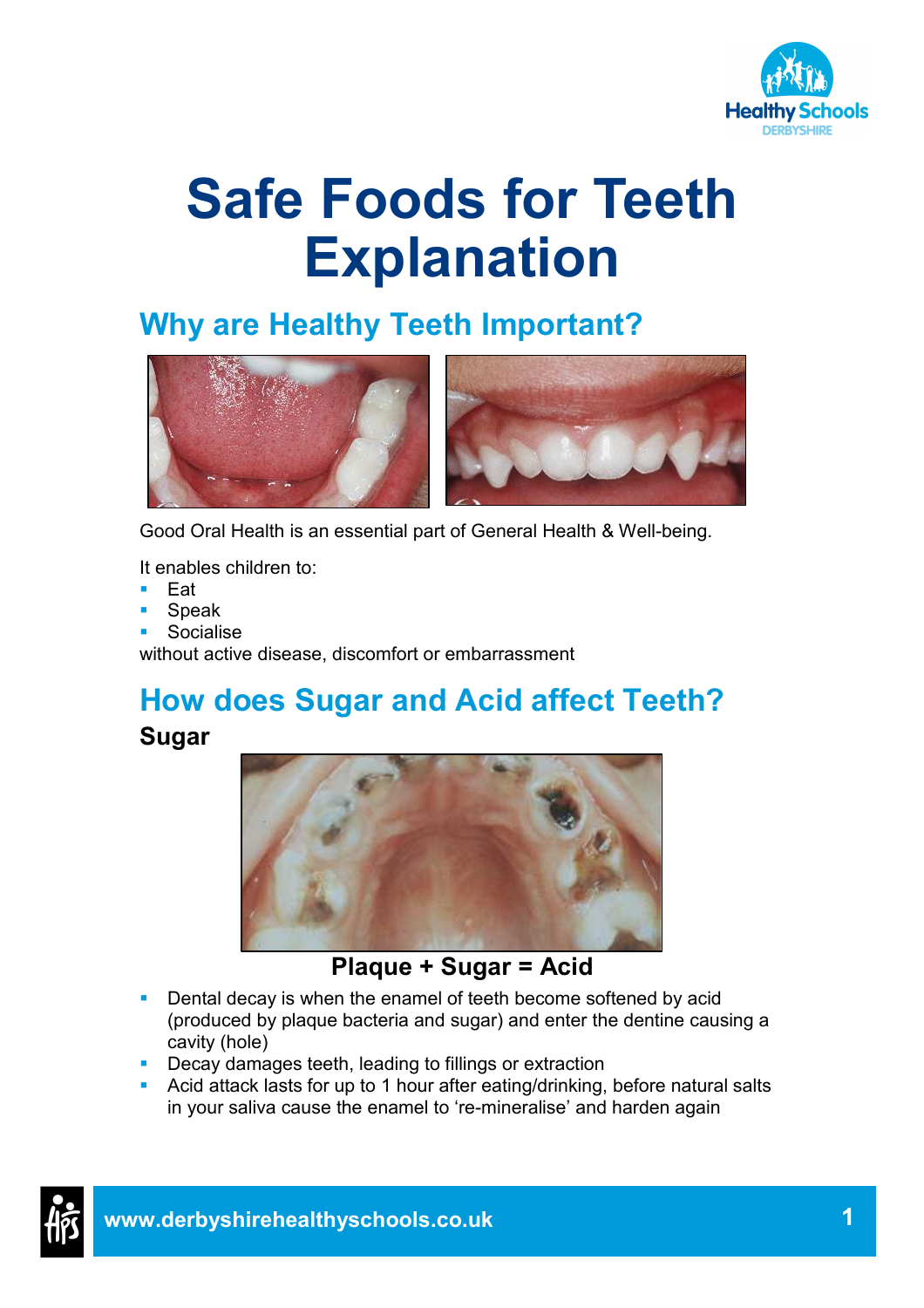#### Acid





- Acid erosion is the loss of tooth enamel caused by acid attack
- **Enamel is the hard protective coating that covers the sensitive dentine** underneath (the yellowy part of the tooth on the photo)
- When the enamel is worn away, dentine is exposed causing pain and sensitivity.
- When you eat foods or drink liquids that are acidic, the enamel is softened for a short while and loses some mineral content
- Saliva slowly neutralises acidity in mouths, restoring the natural balance (pH 6-7) and allowing enamel to 're-mineralise' and harden; if acid attacks happen too often the mouth cannot repair itself causing tiny particles of enamel to be brushed away, and over time the surface of your teeth is lost.

# What do you need to look for?

#### All drinks and foods display their ingredients, most display nutritional information.



### **ED SOFT DRINK 500 ml**  $\ominus$ BLE EXTRACTS<br>CARBONATED WATER, SUGAR,<br>MEL E150d), PHOSPHORIC ACID,<br>(INCLUDING CAFFEINE) MATION TYPICAL VALUES PER 100ml:<br>LA2 kcal LEAT: FAT:<br>Of Which Saturates: ( **RIES (kcall PER 500**

#### Sugar:

- Some products will state how much sugar they contain per 100ml or 100g.
- The label may only state the amount of carbohydrate: this will mainly be sugar.
- **Remember to multiply the amount to reach** the full quantity of sugar in the product, e.g. 8.7g per 100ml  $x$  5 = 43.5g of sugar for a 500ml drink
- Acid:
	- Many fizzy drinks and no added sugar drinks contain acids
- Common acids are citric, phosphoric and malic acid.
- These acids will affect the pH in the mouth, and can be measured using a pH meter